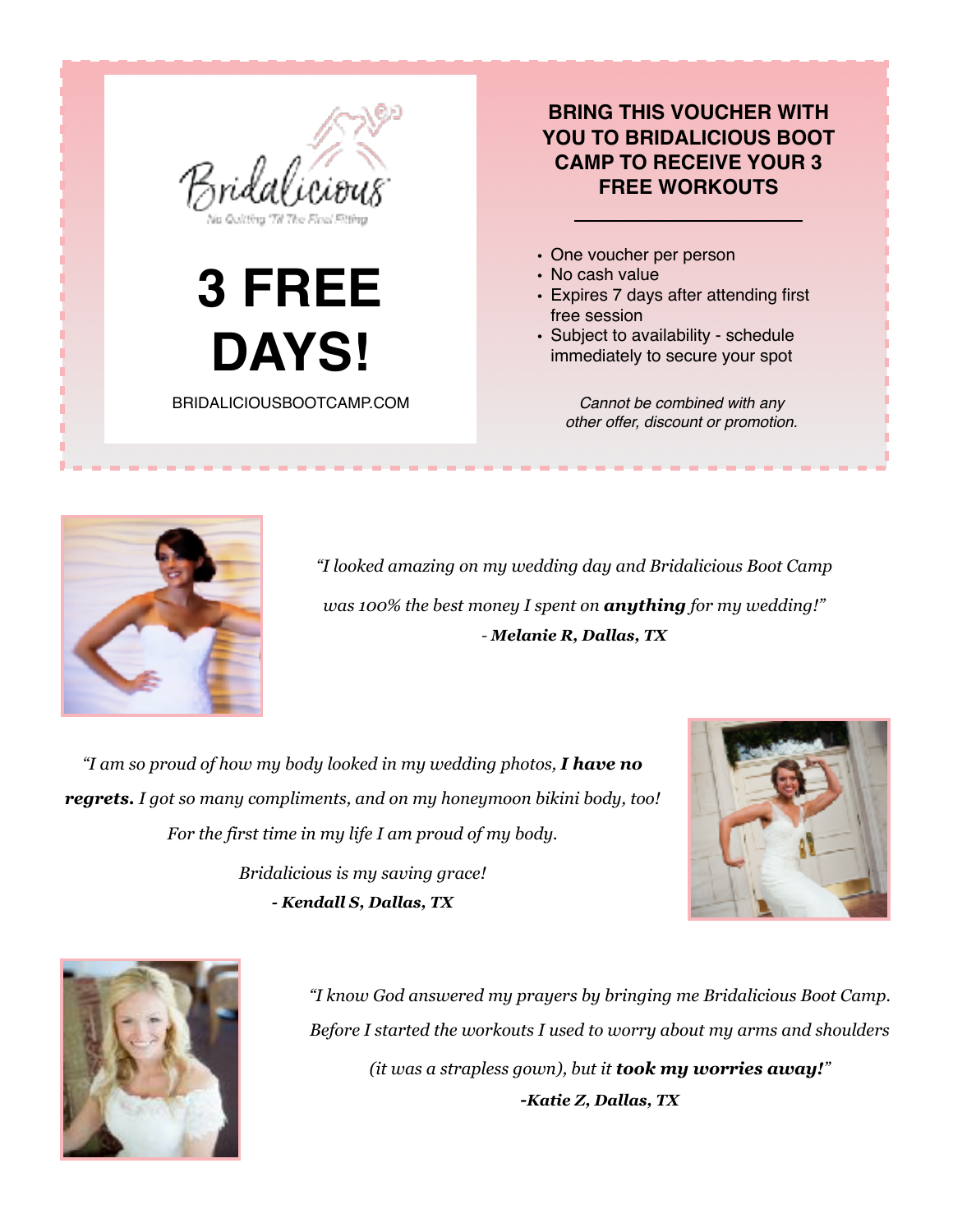



# **PHYSICAL ACTIVITY READINESS QUESTIONNAIRE**

Physical activity should not be hazardous for most people. The PAR-Q has been designed to identify those individuals who should seek medical attention prior to beginning a physical fitness program.

| <b>LAST NAME:</b> | <b>FIRST NAME:</b>            |
|-------------------|-------------------------------|
| <b>ADDRESS:</b>   | CITY:<br>ZIP:                 |
| MOBILE:           | EMAIL:                        |
| $AGE$ :           | WEDDING DATE (if applicable): |

## **BRIDES SECTION**

In order to reach your wedding day goals, you need to have clear goals set for important dates leading up to your wedding and honeymoon. Please answer the following:

|                                                                                                  | <b>YES</b> | NΟ |
|--------------------------------------------------------------------------------------------------|------------|----|
| Have you purchased your wedding dress yet?                                                       |            |    |
| If so, is it strapless?                                                                          |            |    |
| If so, is it backless?                                                                           |            |    |
| Do you plan to honeymoon in a warm, tropical location?                                           |            |    |
| Is your first dress fitting scheduled? If so, when?                                              |            |    |
| Are you planning on taking bridal portraits? If yes, how many days in advance<br>of the wedding? |            |    |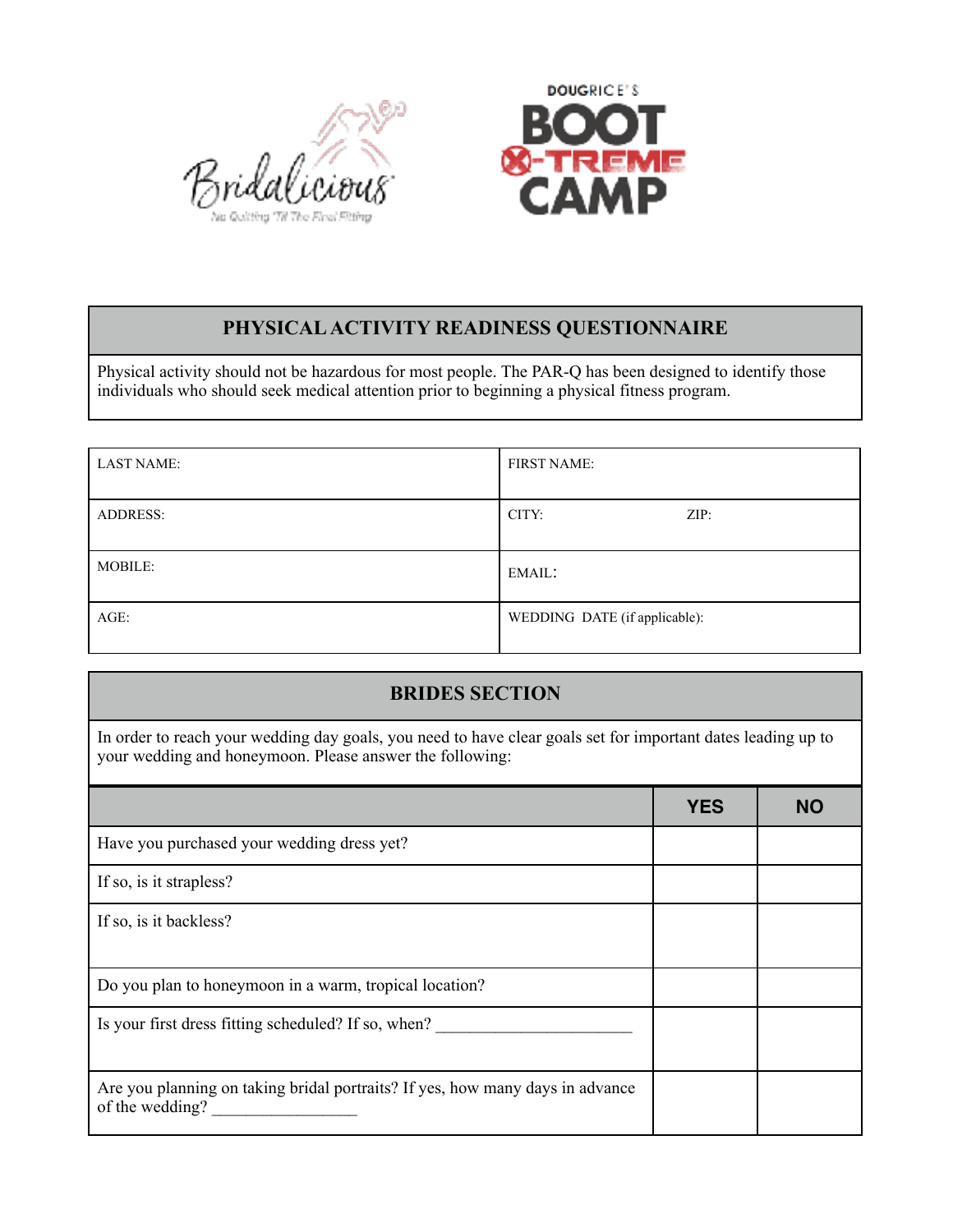|                                                                                                                                                         | <b>YES</b> | <b>NO</b> |
|---------------------------------------------------------------------------------------------------------------------------------------------------------|------------|-----------|
| 1. Do you have high cholesterol?                                                                                                                        |            |           |
| 2. Has your doctor ever said that you have heart trouble?                                                                                               |            |           |
| 3. Has your doctor ever told you that you have a bone or joint problem (such as<br>arthritis) that has been or may be exacerbated by physical activity? |            |           |
| 4. Has your doctor ever told you that your blood pressure was too high?                                                                                 |            |           |
| 6. Is there any reason, not mentioned thus far, that would not allow you to<br>participate in a physical fitness program?                               |            |           |

| The following will be treated as privileged information:                                                                                                                                                 | YES | NO |
|----------------------------------------------------------------------------------------------------------------------------------------------------------------------------------------------------------|-----|----|
| Do you ever feel weak, fatigued, or sluggish?                                                                                                                                                            |     |    |
| How many meals do you eat each day?                                                                                                                                                                      |     |    |
| Do you know how many calories you eat in a day?                                                                                                                                                          |     |    |
| Do you eat breakfast?                                                                                                                                                                                    |     |    |
| Are you taking supplements?<br>(i.e. vitamins, amino acids, protein shakes, etc.)                                                                                                                        |     |    |
| Do you need several cups of coffee to keep you going<br>throughout the day?                                                                                                                              |     |    |
| Proper nutrition can increase the body's ability to enhance physical and mental<br>performance by up to 80%. Do you feel that a properly structured nutrition and<br>exercise program would benefit you? |     |    |
| How long have you been exercising                                                                                                                                                                        |     |    |
| Are you happy with the way you look and your health?                                                                                                                                                     |     |    |

#### **Rank the following by order of importance, with "1" being the MOST important and "5" being the LEAST important to your personal situation.**

### **I would like to:**

- \_\_\_\_\_\_ Increase Muscle Tone
- \_\_\_\_\_\_ Lose Body Fat
- \_\_\_\_\_\_ Increase Stamina
- \_\_\_\_\_\_ Increase Strength/Lean Mass
- \_\_\_\_\_\_ Improve Overall Health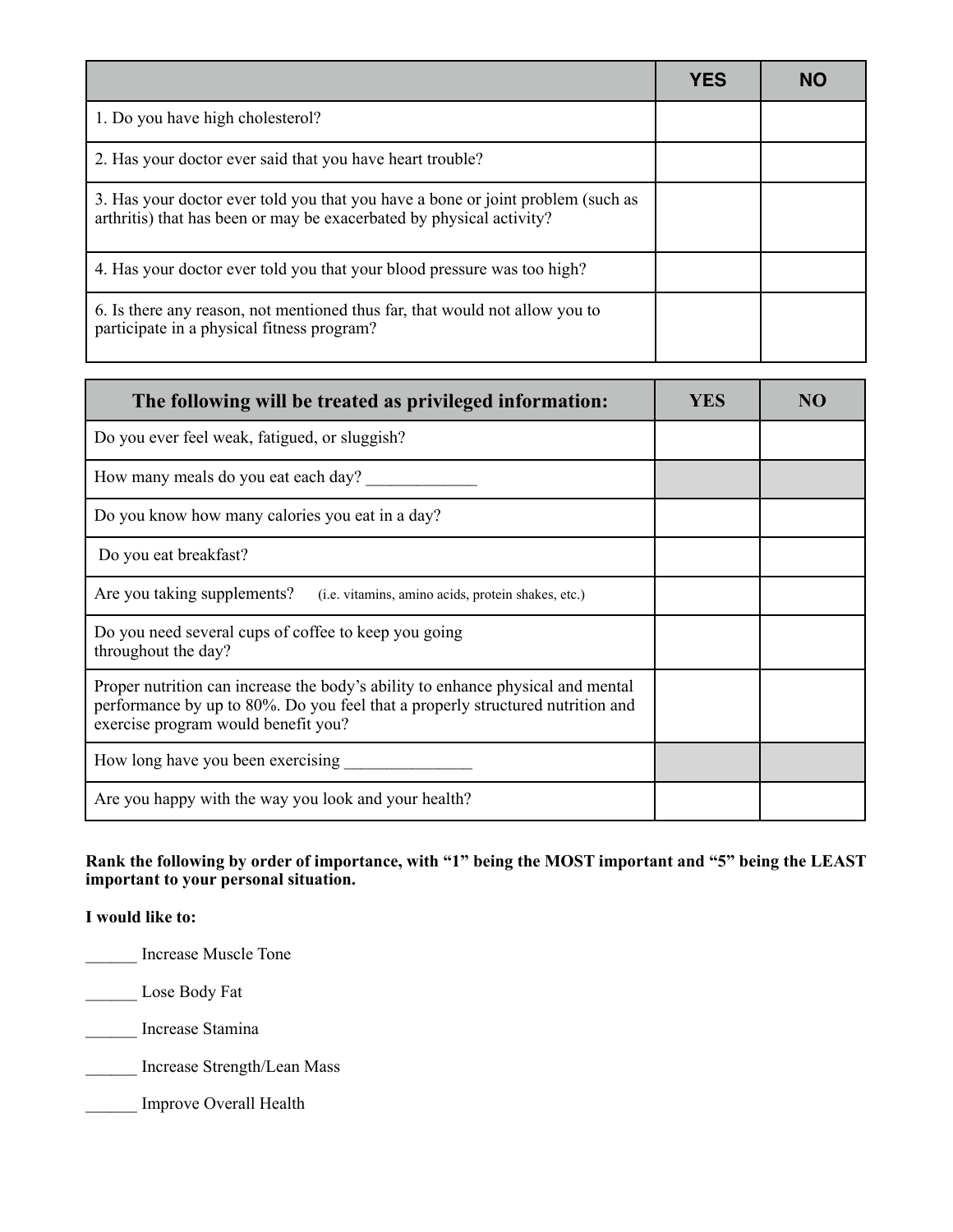Vo Quitting 'Til The Final Fitting

Hi there beautiful bride! My name is Doug Rice and I started shaping up and slimming down brides in Beverly Hills back in 2005. I have helped thousands of brides get into the best shape of their lives and I am excited to help you too!

> There are two keys to your success in achieving your fitness transformation goals:

(1) **ATTITUDE:** You must have a positive, can-do attitude and you must believe in yourself.

You. Can. Do. This.

Don't listen to anyone who tells you that you can't.

(2) **CONSISTENCY:** You must attend the workouts regularly. Twice a week is minimum and three should be your goal.